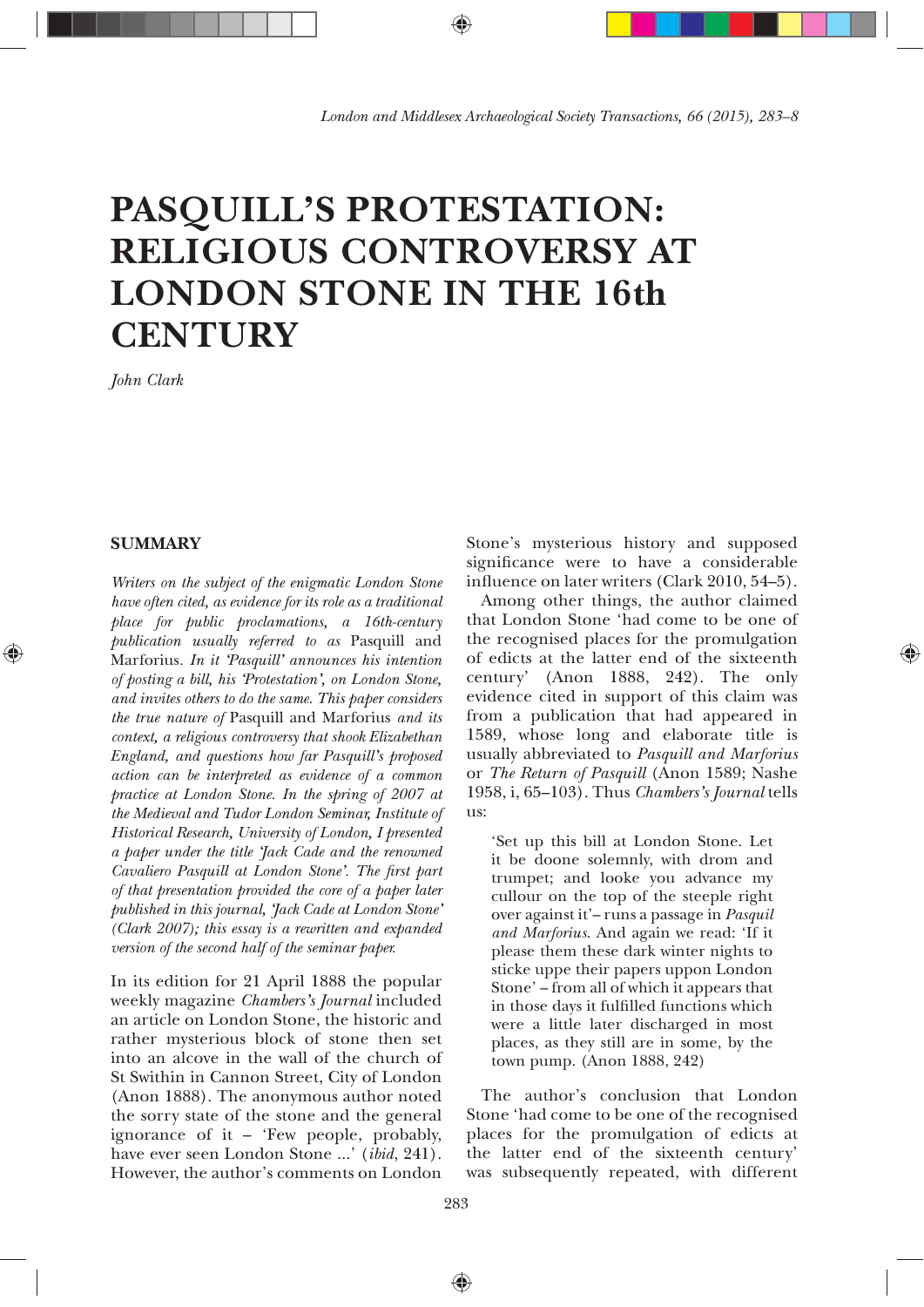#### 284 *John Clark*

emphasis, by the eminent folklorist Lewis Spence. Spence wrote 'At the end of the sixteenth century *it was still* a recognised spot for the public announcement of edicts' (Spence 1937, 171, my italics). Thus Spence adopted the view then fashionable among folklorists that a 'custom' could (and probably should) be considered to have a history of incalculable age pre-dating the first record of it.<sup>1</sup> This has in turn fostered the growth of a belief that London Stone is not only of great age but has had some peculiar significance for Londoners and a perhaps esoteric relationship with the city throughout the ages — a mythical London Stone that transcends the historical (though admittedly puzzling!) reality (Clark  $2010, 52-5$ ).

The *Chambers's Journal* contributor probably took the reference to this rather obscure 16th-century source from one or other edition of John Brand's *Observations on Popular Antiquities* — perhaps from the new edition of 1888 — which includes these same two quotations in a brief account of London Stone (Brand 1888,  $740$ ).<sup>2</sup> There the quotations are taken out of context, referenced only to 'Pasquill and Marforius, 4to, Lond. 1589', and no conclusions are drawn about London Stone's function as a 'place for the promulgation of edicts'.

It is not clear whether the *Chambers's Journal* author was aware of the true nature of the publication known as *Pasquill and Marforius*, and it has certainly since been described wrongly as 'a now forgotten play of 1589' or 'an Elizabethan play' (Ackroyd 2000, 18; Westwood & Simpson 2005, 475). Pasquill and *Marforius* is not, however, a play, although it does indeed take the form of a dialogue. It is a pamphlet that was published as a contribution to a major religious controversy that divided the England of Elizabeth I — the 'Martin Marprelate Controversy'.

England in the late 16th century was riven by religious conflict. It faced not only the ever present threat of a resurgence of the suppressed Roman Catholic faith, but disputes within the established Church of England. Puritans and Presbyterians saw many of the practices of the Church of England, with its authoritarian hierarchy of priests, bishops and archbishops, as little better than Papist, and sought its reformation openly or subversively. In October 1588 the

♠

first of a series of seven satirical pamphlets was published, their target the established Church of England and its prelates — and they appeared under the name of 'Martin Marprelate'. Issued from nomadic pirate presses operating outside the law, they have been described as 'among the liveliest prose satires to appear in the sixteenth century' (Ruoff 1975, 270). The bishops reputedly paid a team of writers to respond in kind.<sup>3</sup> Thus was born the Martin Marprelate Controversy, and 'Martinists' and 'anti-Martinists' exchanged shot-for-shot in print (*ibid*, 270-2). The last Martin Marprelate pamphlet was published in September 1589, but the furore was slow to die down. There were arrests. One supposed Martinist ringleader was hanged, another probably died in prison.

Among the 'anti-Martinist' pamphlets three appeared under the name 'Pasquill'. These were once traditionally attributed to Thomas Nashe (1567–c.1601), playwright, poet and pamphleteer, although almost certainly they were not by him (Nashe 1958, v,  $49-58$ ), and there has been much debate about their authorship. The identification of Pasquill as Edward de Vere, 17th Earl of Oxford, proposed by Elizabeth Appleton  $(2001)$ , has been dismissed by the recent editor of the Martin Marprelate texts as 'implausible' (Black 2008, xcviii n 58).

*Pasquill and Marforius*, which is dated 20 October 1589, was the second of these Pasquill pamphlets. The reference to London Stone needs to be read in this context — it is not a description of an actual event, nor even a realistically proposed course of action.

The pamphlet takes the form of a dialogue between Pasquill (introduced as 'the renowned Cavaliero') and his old friend Marforius, who have met at the Royal Exchange in London on Pasquill's return from overseas, with satirical comments on 'Martin' and his opinions.4 At the end of it Pasquill declares his intention of setting out his own views publicly, in a bill to be stuck up on London Stone, inviting others to do the same:

In the meane season *Marforius*, I take my leaue of thee, charging thee vpon all our old acquaintance, and vppon my blessing, to set vp this bill at London stone. Let it be doone sollemnly with Drom and Trumpet, and looke you aduance my collours on the top of the steeple right ouer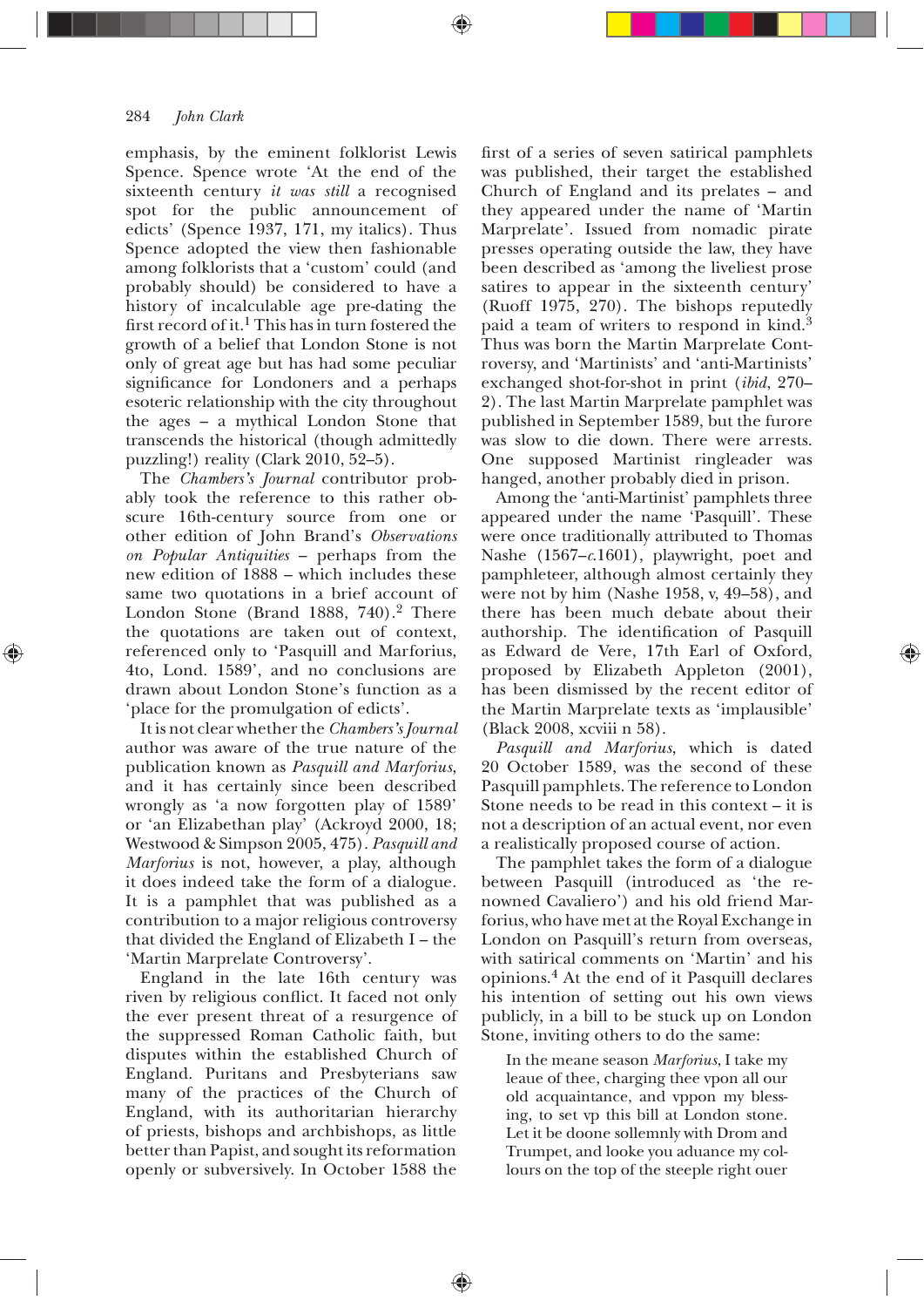against it.<sup>5</sup> that euery one of my Souldiers may keepe his quarter. (Anon 1589, sig Diii verso; Nashe 1958, i, 100)

In the final tract in the 'Pasquill' series, The *First Parte of Pasquils Apologie* (Anon 1590), it seems that Pasquill has made London Stone his headquarters, since it is addressed 'From my Castell and Collours at London stone the 2. of Iuly. *Anno.* 1590<sup>'</sup> (Nashe 1958, i, 136), thus maintaining an apparent military context for his activities.

However, *Pasquill and Marforius* continues with a transcript of Pasquill's proposed proclamation:

# PASQVILS PROTESTATION VPPON **LONDON STONE**

I Caualiero Pasquill, the writer of this simple hand, a young man, of the age of some few hundred yeeres, lately knighted in Englande, with a beetle and a bucking tub, to beat a little reason about Martins head, doe make this my Protestation vnto the world, that if any man, woman, or childe, haue any thing to say against Martin the great, or any of his abettors, of what state or calling soeuer they be, noble or ignoble, from the very Court-gates to the Coblers stall, if it please them these dark Winter-nights, to sticke vppe their papers vppon London-stone, I will there giue my attendance to receiue them, from the day of the date hereof, to the full terme and reuolution of seven yeeres ensuing. Dated 20. Octobris. Anno Millimo, Quillimo, Trillimo, per me venturous Pasquill the Caualiero. (Anon 1589, sig Diii verso; Nashe 1958, i, 101)

That Pasquill should, with the aid of Marforius, set up a bill in this way, and invite others to do the same, is appropriate. His name, otherwise Pasquin or Pasquino, was first applied to a battered classical statue in Rome, near the Piazza Navona, on which it became traditional in the 16th century to stick up lampoons and political satires — 'pasquinades' (Rendina 1991; Room 1999, 885). Our 'Pasquill' adopts the Latin form of the name, *Pasquillus*, as it appears for example in the title of a collection of the verses published in 1510, the first of many such anthologies: *Carmina ad Pasquillum posita* (Rendina 1991, 20). On the other side

of Rome, near the Forum, was an ancient statue of a sea or river god where the same custom prevailed — it was (and is) known as *Marforio* (*ibid*, 58-62). Pasquino and Marforio are the two best known of Rome's 'talking statues'.

But the practice of posting up provocative bills of this sort had in any case long been known in London. Already in the 14th and 15th centuries there are abundant references to official proclamations, political tracts and partisan letters being posted up around London — at the Cross in Cheap, at the doors of St Paul's, around the Palace of Westminster, in Fleet Street and Cheapside and at London Bridge, on the doors and windows of private houses, or simply in 'divers places in the city' (Gransden 1982, 238, 251-2; Scase 1998).<sup>7</sup> By the late 16th century, the availability of cheap printing facilitated the plastering of London buildings, walls and structures with printed as well as handwritten posters - official notices, playbills, title-pages of new books and 'siquises' (advertisements, so called from their customary opening words in Latin or in English 'si quis …' or 'if anyone ...'), not to mention 'libels' (that is, declarations of political or religious belief, or personal attacks on individuals, usually anonymous and scurrilous) (Stern  $2006$ ,  $76-$ 80; see also Stern 2009, 53-6).

In her paper on playbills and advertisements in Early Modern London, Tiffany Stern notes some 'publick places' that were then notorious for the posting of bills, for example 'Pauls Church dore' and even the internal columns of the cathedral, the Old and New Exchanges, and Cheapside (Stern 2006, 73,  $76$  n 54). She draws attention to a passage in Benjamin Rudyerd's *Le Prince d'Amour*, an account of the Christmas Revels held at the Middle Temple in 1599, where we read

[...] there was a Libel set up against him in all famous places of the City, as Queen-Hithe, Newgate, the Stocks, Pil- $\text{lory}^8$  Pissing Conduit; and (but that the Provost Marshall was his inward friend) it should not have missed Bridewell. (*ibid*, 73; Rudyerd 1660, 80)

None of these sources apparently mentions London Stone specifically.

Stern  $(2006, 77-8)$  also suggests that 'legal' space, for the display of official bills,

♠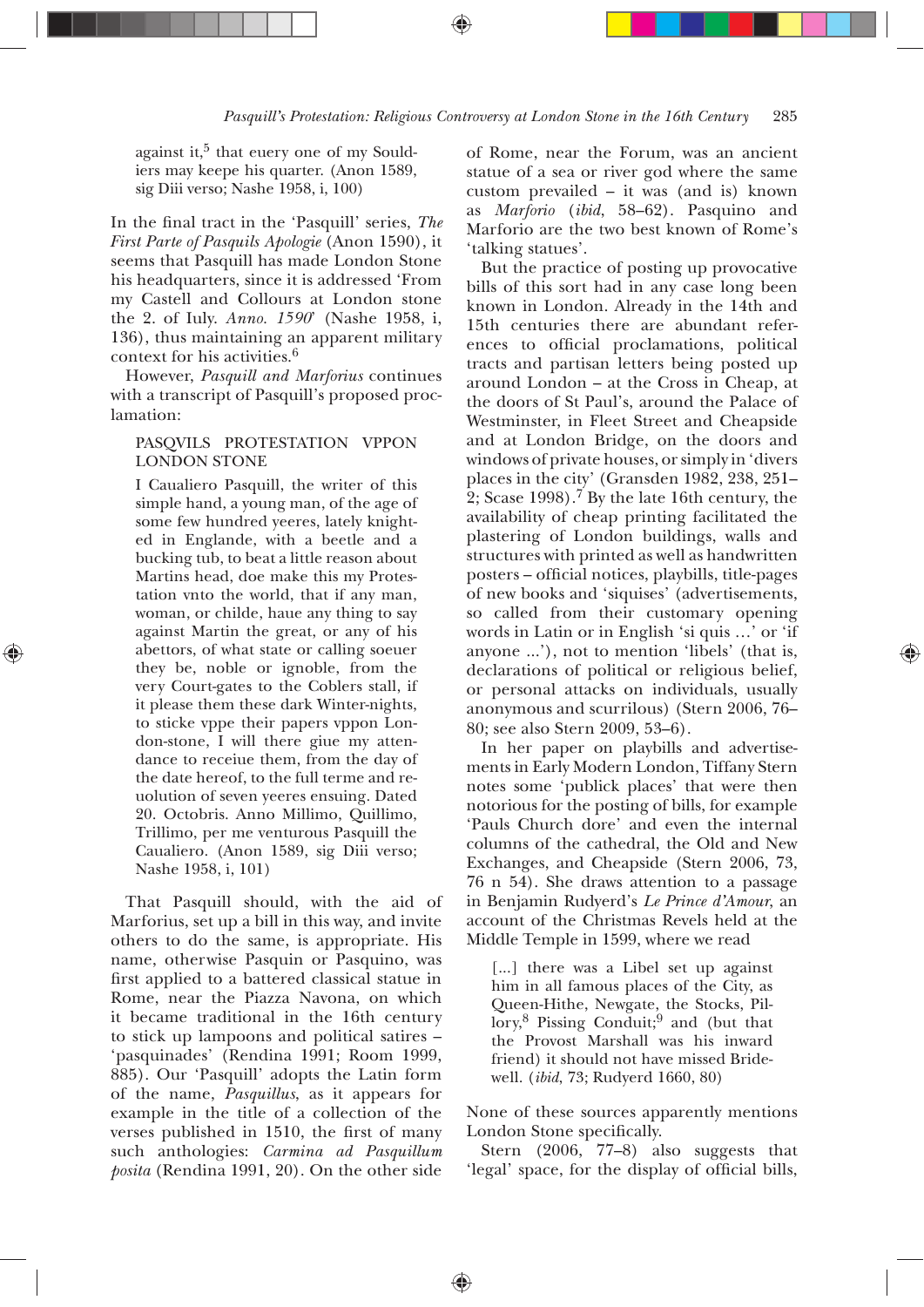#### *John Clark*

was distinct from that used for the random posting of siquises, libels and such unofficial and private notices. She cites Adam Fox's study of *Oral and Literate Culture* (Fox 2000, 45) for the posting of public proclamations 'where they might best be seen and redd of all men', usually in marketplaces and churches. Fox  $(2000, 313)$  also identifies typical places for the posting of libellous verses, such as the parish pump, the pillory, the maypole or the market cross. Stern suggests that in London official notices were more likely to be found at parish churches, ward courts, company halls and possibly the city gates  $(2006, 78)$ .

In that case, can we, from the evidence of Pasquill and Marforius, define the nature of bill-posting at London Stone? Was it 'official'? The contributor to *Chambers's Journal*, as we have seen, concluded solely on the basis of *Pasquill and Marforius* that London Stone 'had come to be one of the recognised places for the promulgation of edicts at the latter end of the sixteenth century' (Anon 1888, 242), and was followed in this belief by others.

Stern, however, simply notes that, on the basis of its appearance in *Pasquill and Marforius*, London Stone should be added to the tally of 'famous places of the City' for setting up bills and advertisements (2006,  $73$ ) – and surely rightly. For as the text clearly shows, Pasquill's 'Protestation upon London Stone' is not a public proclamation or edict. It is an *advertisement*, literally a 'siquis'. We can compare it with a 'siquis' that Stern quotes from Barten Holyday's play *Technogamia* of 1618:

*If there be any Gentleman*, that, for the accomplishing of his natural indowments, intertaynes a desire of learning the languages [...] he shall, to his abundant satisfaction, be made happy in his expectations and successe, *if he please to repaire* to the signe of the Globe. (Stern 2006, 76)

The tenor and style are those of Pasquill's 'Protestation':

*if any man*, woman, or childe, haue any thing to say against Martin the great [...] *if it please them* these dark Winter-nights, to sticke vppe their papers vppon London-stone, I will there give my attendance [...]. (Anon 1589, sig Diii verso; Nashe 1958, i, 101; my italics in each case)

In spite of Pasquill's drum and trumpet, his bill seems simply to be one advertisement among many. But it is an advertisement that invites others to post up *libels*, 'any thing [...] against Martin the great', and to do so, as was customary, under cover of darkness — 'these dark Winter-nights' (Anon 1589, sig Diii verso; Nashe 1958, i, 101).<sup>10</sup>

At the end of the 16th century, London Stone may well have been awash with bills, libels and siquises — just like the Pissing Conduit or the Stocks. There is nothing, either among the evidence of late Tudor advertising practice or in *Pasquill and Marforius*, to support the contention that the Stone had any special significance at this time that set it apart from these other informal advertisement hoardings.

#### johnaclark@waitrose.com

# **NOTES**

♠

<sup>1</sup> Peter Ackroyd (2000, 18) also quotes *Pasquill and Marforius* in support of a contention that London Stone had a 'judicial role'. He presumably did not consult the original publication, since he identifies it as 'a now forgotten play'.

2 The account of London Stone, with the quotations from *Pasquill and Marforius*, first appeared (as a long footnote) in the revised and expanded version of Brand's original work, published after his death under the editorship of Sir Henry Ellis (Brand 1813, ii, 593).

3 Of the 'anti-Martinist' campaign, the editor of the Marprelate tracts Joseph Black concludes 'there seems little doubt that major elements of the campaign were officially organized and sanctioned. More than twenty explicitly anti-Martinist works survive ... Not all were part of the official response ... [but] many ... those that deploy a recognizably Martinist style, were published with some measure of official encouragement' (Black 2008, lxii).

4 The title in full is: *The Returne of the renowned Caualiero Pasquill of England, from the other side the Seas, and his meeting with Marforius at London vpon the Royall Exchange. Where they encounter with a little houshold talke of Martin and Martinisme, discovering the scabbe that is bredde in England; and conferring together about the speedie dispersing of the golden Legende of the lives of the Saints*.

<sup>5</sup> The tower of St Swithin's church on the north side of Cannon Street, opposite the original site of London Stone.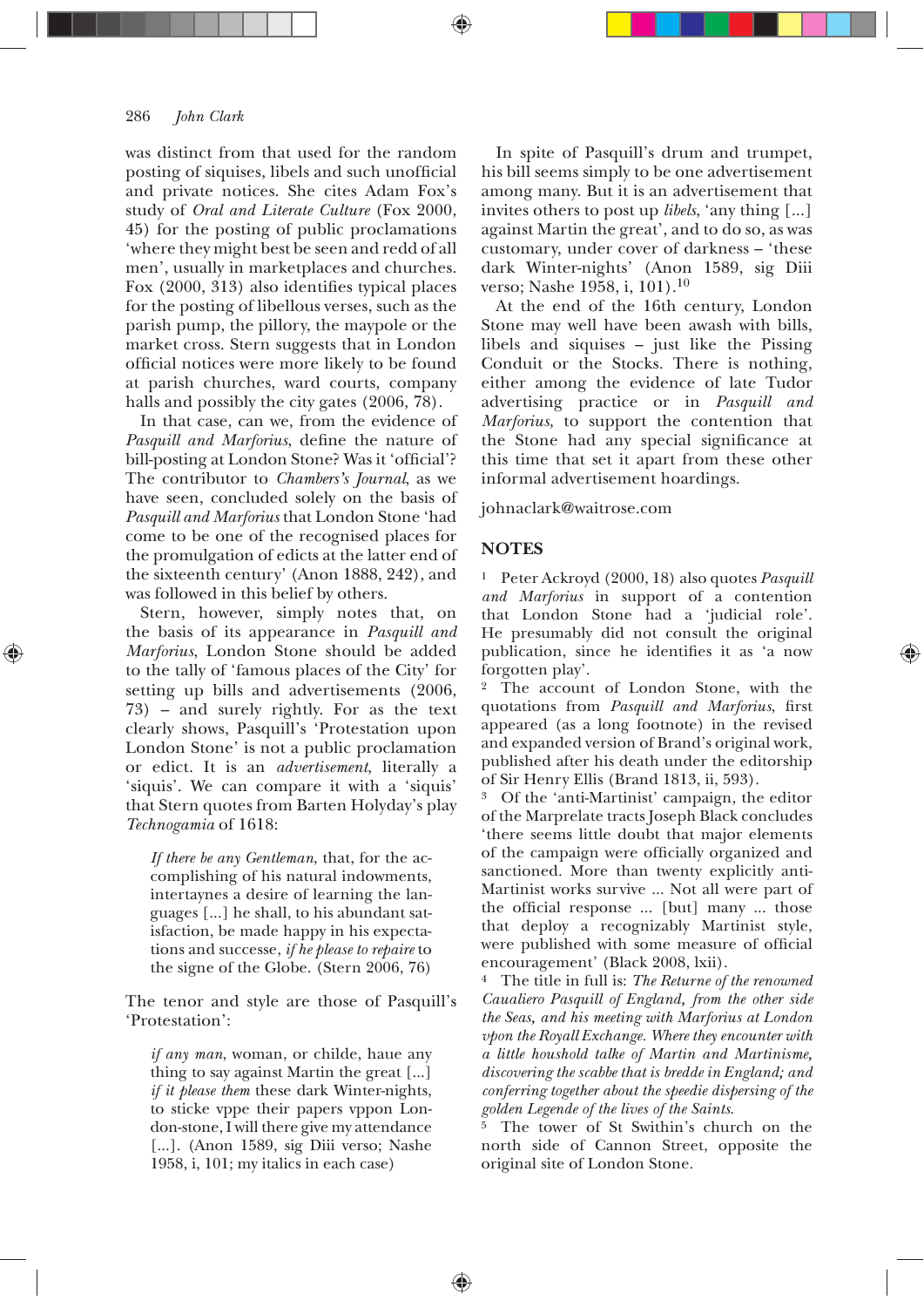$6$  Appleton (2001, 283-8) notes the prevalence of military terms and images throughout the three Pasquill texts. However, Londoners would also have been familiar with companies of actors parading through the streets 'with drum and trumpet' to advertise their next production (Stern  $2006$ , 58), so that the presence of these accompaniments does not in itself confirm that the image is a military one!

<sup>7</sup> The subject was also discussed by Professor Caroline Barron in her inaugural lecture 'The writing on the wall: the uses of literacy in Medieval London' at Royal Holloway, University of London, 21 October 2002.

8 '... the Stocks, Pillory, ...': There were a number of sets of stocks around the city 'to punish vagabonds' (Stow 1908, ii, 176), and there were also both a pillory and a stocks on Cornhill attached to a prison house known as the Tun (*ibid*, i, 190–1). However, 'the Stocks' might otherwise refer to the Stocks Market, which stood on the site now occupied by the Mansion House (Harben 1918, 554-5). In an earlier manuscript version of Rudyerd's text (Manning 1841, 11) the reading '... the Stocks' Pillory ...', with an apostrophe rather than a comma, is found; the reference might be to a pillory by the Stocks Market rather than to two separate structures.

<sup>9</sup> The 'Pissing Conduit' by the Stocks Market was presumably so called because it provided only a thin and intermittent stream of water  $(Stow 1908, i, 183).$ 

 Thus the *Oxford English Dictionary* quotes from a letter of Bishop Longland in 1532: 'Suche famous lybells and bills as be sett uppe in night tymes upon Chirche doores' (*Oxford English Dictionary* 1989, sv 'libel', meaning 4). For the earlier use of the Latin term 'libelli famosi' see Scase (1998, 236-7).

# **BIBLIOGRAPHY**

- Ackroyd, P, 2000 *London: The Biography*, London
- Anon, 1589 The Returne of the renowned Caualiero *Pasquill of England ... and his meeting with Marforius at London vpon the Royall Exchange* ..., London
- Anon, 1590 The First parte of Pasquils Apologie. *Wherin he renders a reason to his friends of his long silence* ..., London
- Anon, 1888 'London Stone' *Chambers's J*, 5th Series, vol 5, 225 (21 April 1888), 241-2
- Appleton, E, 2001 An Anatomy of the Marprelate *Controversy, 1588—1596: Retracing Shakespeare's Identity and that of Martin Marprelate*, Lewiston, NY<sub>1</sub>
- Black, *IL.* (ed) 2008 The Martin Marbrelate Tracts: *A Modernized and Annotated Edition*, Cambridge
- Brand, J, 1813 *Observations on Popular Antiquities: Chiefly Illustrating the Origin of our Vulgar Customs, Ceremonies and Superstitions* arranged and rev with additions by Henry Ellis, 2 vols, London
- Brand, J, 1888 *Observations on Popular Antiquities: Chiefly Illustrating the Origin of our Vulgar Customs, Ceremonies and Superstitions ... with the Additions of Sir Henry Ellis* rev edn, London
- Clark, J, 2007 'Jack Cade at London Stone' Trans London Middlesex Archaeol Soc 58, 169-89
- Clark, J, 2010 'London Stone: Stone of Brutus or fetish stone — making the myth' *Folklore* 121, 38-60
- Fox, A, 2000 Oral and Literate Culture in England, *1500—1700*, Oxford
- Gransden, A, 1982 Historical Writing in England *2: c.1307 to the Early Sixteenth Century*, London
- Harben, H A, 1918 A Dictionary of London: Being *Notes Topographical and Historical Relating to the Streets and Principal Buildings in the City of London*, London
- Manning, J A, (ed) 1841 *Memoirs of Sir Benjamin Rudyerd, Knt, Containing his Speeches and Poems* ..., London
- Nashe, T, 1958 The Works of Thomas Nashe R B McKerrow (ed), 5 vols, reprinted with corrections and notes, F P Wilson (ed), Oxford

↔

- *The Oxford English Dictionary*, 1989 J A Simpson & E S C Weiner (eds), 2nd edn, 20 vols, Oxford, http://www.oed.com/view/Entry/107845 (accessed 5 April 2014)
- Rendina, C, 1991 Pasquino statua parlante: *Quattro secoli di pasquante*, Rome
- Room, A, (ed) 1999 Brewer's Dictionary of Phrase *and Fable*, Millennium edn, London
- [Rudyerd, B], 1660 Le Prince d'Amour; or the Prince *of Love. With a Collection of Several Ingenious Poems and Songs by the Wits of the Age*, London
- Ruoff, J E, 1975 Macmillan's Handbook of *Elizabethan and Stuart Literature*, London
- Scase, W, 1998 "Strange and wonderful bills": bill casting and political discourse in late medieval England' in R Copeland, D Lawton & W Scase (eds) *New Medieval Literatures* 2, Oxford, 225-47
- Spence, L, 1937 Legendary London: Early London *in Tradition and History*, London
- Stern, T, 2006 "On each Wall and Corner Poast": playbills, title-pages, and advertising in Early Modern London' *Engl Literary Renaissance* 57-89
- Stern, T, 2009 *Documents of Performance in Early Modern England*, Cambridge
- Stow, J. 1908 (1603) A Survey of London 2 vols (reprinted 1971) C L Kingsford (ed), Oxford

♠